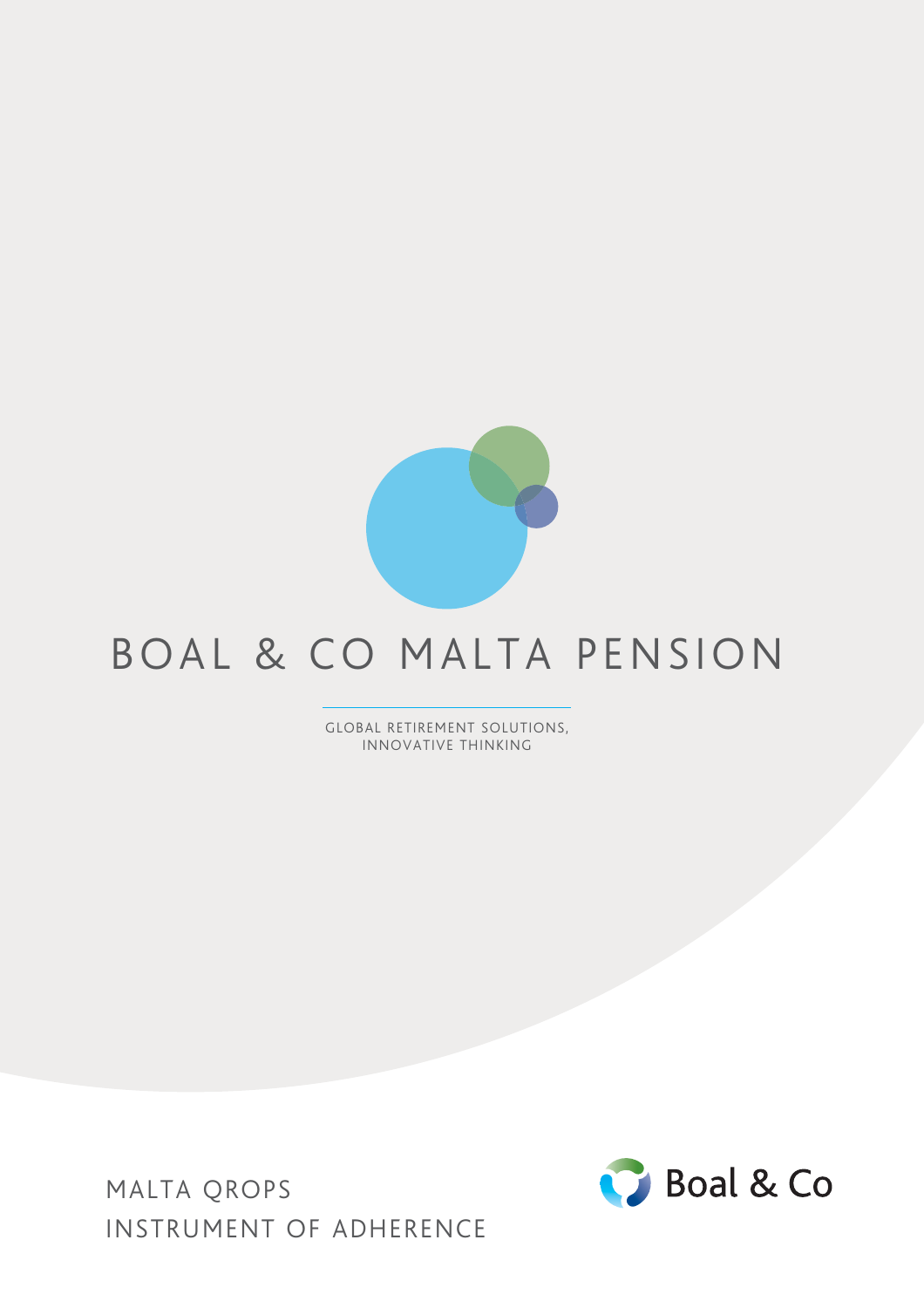## Instrument of Adherence

This Instrument of Adherence is made on the

[ **day of**  $\lceil$  To be dated by ITC on date of acceptance into the Scheme **] 20** 

Between

1. ITC International Pensions Limited as Retirement Scheme Administrators of the **Boal & Co** Malta Pension and

| 2. | The Member, [ | Name | 01 |
|----|---------------|------|----|
|    | Address       |      |    |

This Instrument of Adherence is supplemental to the Trust Deed and Rules made by the Retirement Scheme Administrators on 23<sup>RD</sup> February 2017 by which was established the Boal & Co Malta Pension ("the Scheme").

## **WHEREAS**

- A. The Retirement Scheme Administrator has made available to the Member the Trust Deed and Rules of the Scheme and the Member has considered these and taken appropriate independent advice including legal and tax advice as to the suitability of the Scheme to provide benefits on retirement and other benefits to and in respect of the Member;
- B. The Member wishes to be admitted to the Scheme in order to make contributions to the Scheme to be established upon the terms of the Scheme for the Member;
- C. The Retirement Scheme Administrator is agreeable to the Member being admitted to the Scheme upon the Terms of the Scheme.

Now this Instrument of Adherence witnesses as follows:

- 1. Terms and phrases used in the Trust Deed and Rules shall have the same meaning herein where the context so admits.
- 2. The Member having reviewed the Trust Deed and Rules and having considered the same and having taken appropriate independent advice including legal and tax advice as to the suitability of the Scheme to provide benefits on retirement and other benefits to and in respect of the Member and with the Member acknowledging that he/she fully understands the terms and provisions of the Trust Deed and the Rules and that as a Member, his/her Membership will be subject in every respect to the terms and provisions of the Trust Deed and Rules, hereby agrees with the Retirement Scheme Administrator to be admitted as a Member of the Scheme.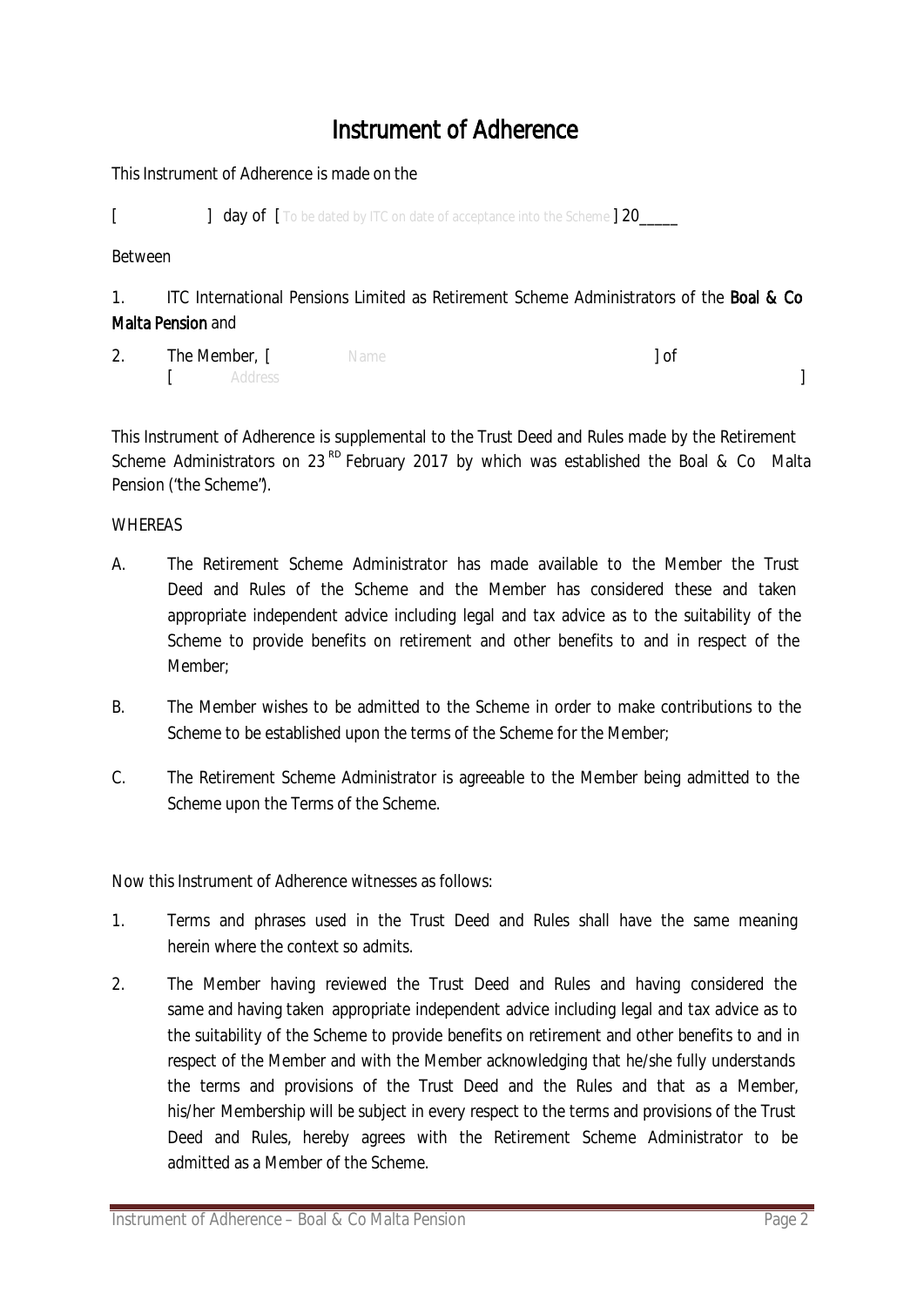- 3. The Member consents to the Retirement Scheme Administrator acting as the Retirement Scheme Administrator of the Scheme.
- 4. The Retirement Scheme Administrator and the Member agree that the Member will be admitted to the Scheme and that a Member's Account will be established for the Member.
- 5. The normal retirement date that will apply to the Member will be the last day of the calendar month in which the Member turns [ ] or such other date no earlier than the age of fifty (50) for non UK transferring Members and fifty five (55) for all UK transferring Members, nor greater that an age established by the Act or by the Competent Authority as shall be agreed between the Retirement Scheme Administrator and each Member.
- 6. This Instrument of Adherence may be signed in counterparts which together will form one and the same Instrument.
- 7. This Instrument of Adherence shall be construed to take effect according to the laws of Malta.

SIGNED by \_\_\_\_\_\_\_\_\_\_\_\_\_\_\_\_\_\_\_\_\_\_\_\_\_\_\_\_\_ WITNESSED BY \_\_\_\_\_\_\_\_\_\_\_\_\_\_\_\_\_

For and on behalf of ITC INTERNATIONAL PENSIONS LIMITED

SIGNED by \_\_\_\_\_\_\_\_\_\_\_\_\_\_\_\_\_\_\_\_\_\_\_\_\_\_\_\_\_ WITNESSED BY \_\_\_\_\_\_\_\_\_\_\_\_\_\_\_\_\_

**MEMBER**